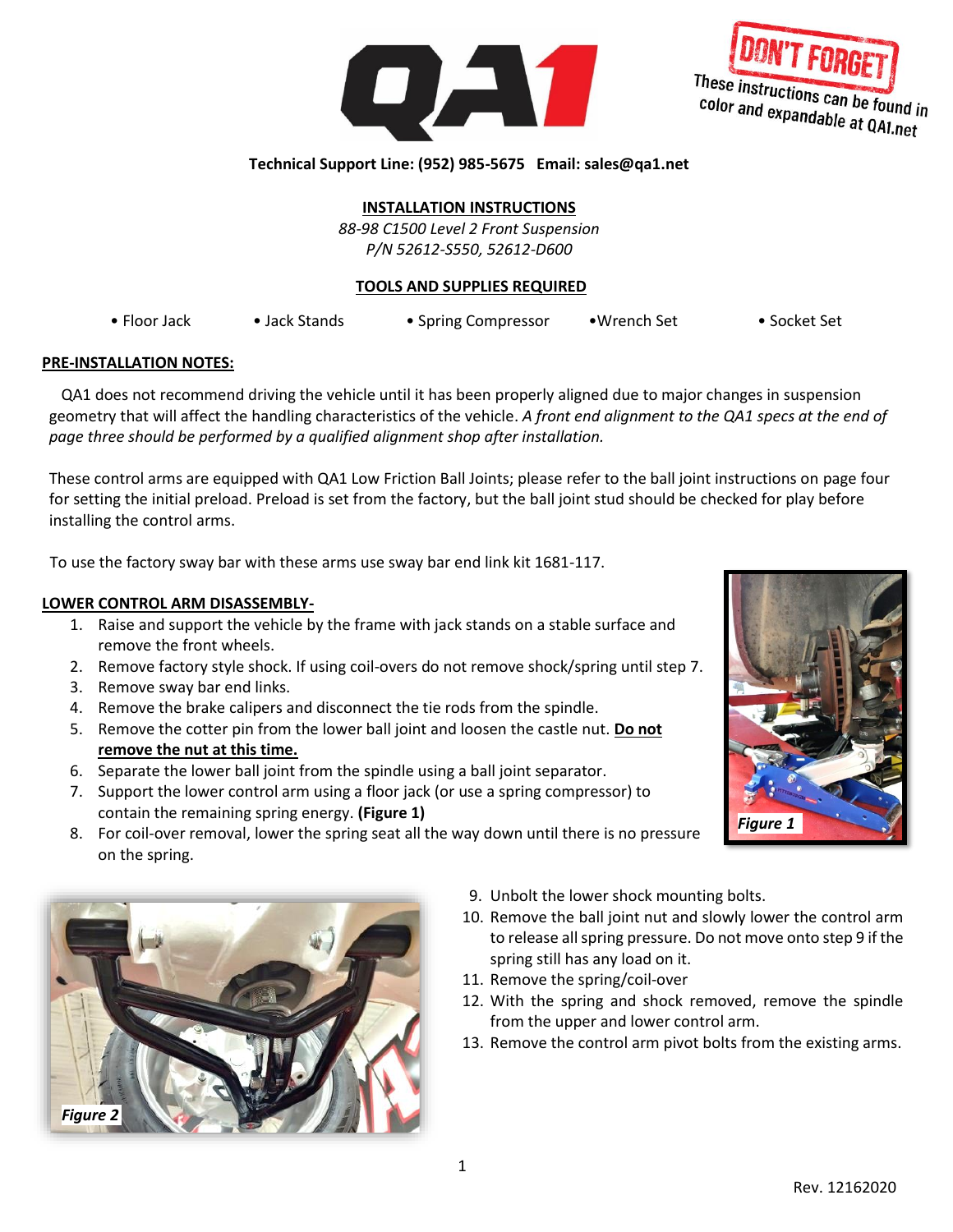## **LOWER CONTROL ARM INSTALLATION-**

- 14. Install the included bump stop onto the control arm. The bump stop mounting bolt will go through the bottom of the bump stop and the bump stop will be located on the arm with the locating nub and slot in the arm. **(Figure 3)** Torque to 31 lb. ft.
- 15. Install the included pivot sleeves into the control arm pivot points. The longer sleeve will be installed into the longer front pivot point of the control arm. The shorter sleeve will be installed into the short pivot point.
- 16. Install the new QA1 control arm in the frame and insert the included pivot bolts with the threads facing each other. **(Figure 2)** Torque to 90 lb. ft.

# **UPPER CONTROL ARM DISASSEMBLY-**

- 1. Remove the brake line hose from the upper control arm.
- 2. Locate and note the orientation of the factory cam adjuster bolts on the upper control arms.
- 3. Make an alignment mark on the eccentric washer and control arm mount with a marker or punch.
- 4. Unbolt the upper control arm mounting bolts and remove the arm.
- 5. Pound out the OE steel slugs from the upper control arm mount.

# **UPPER CONTROL ARM ASSEMBLY-**

- 6. Install the aluminum sleeves into the control arm pivot points. The two sleeves are different widths and should match the width of the control arm pivot point. See **Figure 4**
- 7. Install the droop stop onto the control arm using 3/8" washer and nut. Torque to 30 lb. ft. See **Figure 5**
- 8. Re-using the original hardware, set the new QA1 upper control arm in place and insert the camber bolts in the same orientation they were removed.Torque to 129 lb. ft.
- 9. Connect and tighten the upper ball joint to the spindle. Torque to 65 lb. ft. and insert a new cotter pin.
- 10. Attach the brake line to the brake line bracket on the new control arm using 1/4" button head bolts and nylock nuts. See **Figure 6**







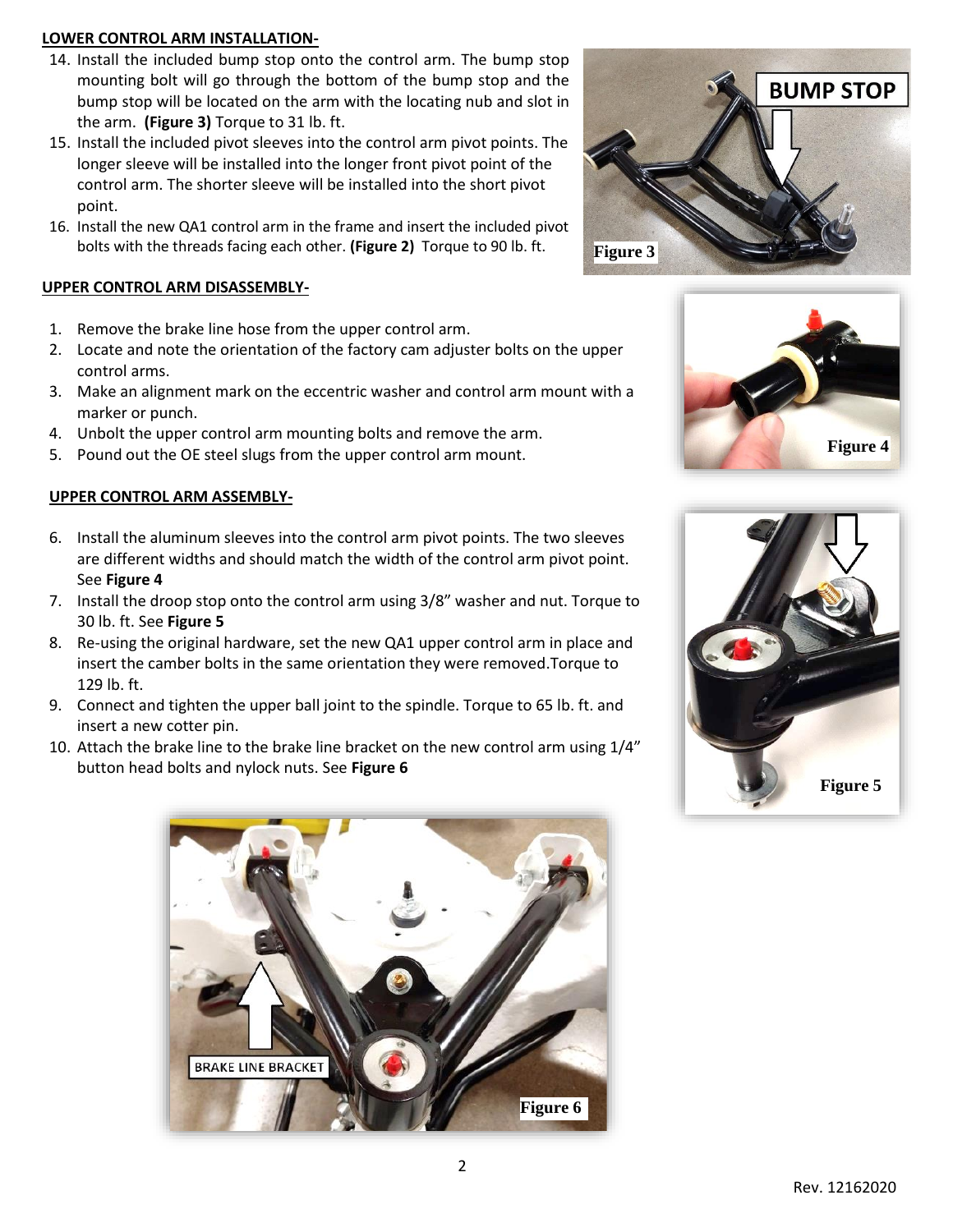### **COIL-OVER INSTALLATION-**

1. Refer to coil-over shock instructions for coil-over assembly.

**NOTE:** The lower coil-over mount will need to have a spherical bearing style mount to install onto the control arm. If your coil-over has a poly bushing lower mount you will need to remove the bushing and install the COM8T-102PK spherical bearing into the shock eyelet.



- 2. Install the coil-over shocks. Torque the lower shock mounting bolt to 70 lb. ft.
- 3. Connect the lower ball joint to the spindle. Torque the castle nut to 75 lb. ft. and continue tightening until the cotter pin can be installed.
- 4. Re-install the brake calipers followed by the wheels.

### *Note:*

*A front wheel alignment should be performed by a qualified alignment shop after any changes to the suspension system.*

#### *Recommended Alignment Specs*

| Camber:                  | $-5$ (+/- $.5$ degree                   |
|--------------------------|-----------------------------------------|
| Caster:                  | 4 to 7 degrees                          |
| Cross Caster: .5 degrees |                                         |
| Toe                      | .20 degrees toe in $(+/- .100$ degrees) |
| Toe:                     | $1/16''$ to $1/8''$ toe in              |
|                          |                                         |